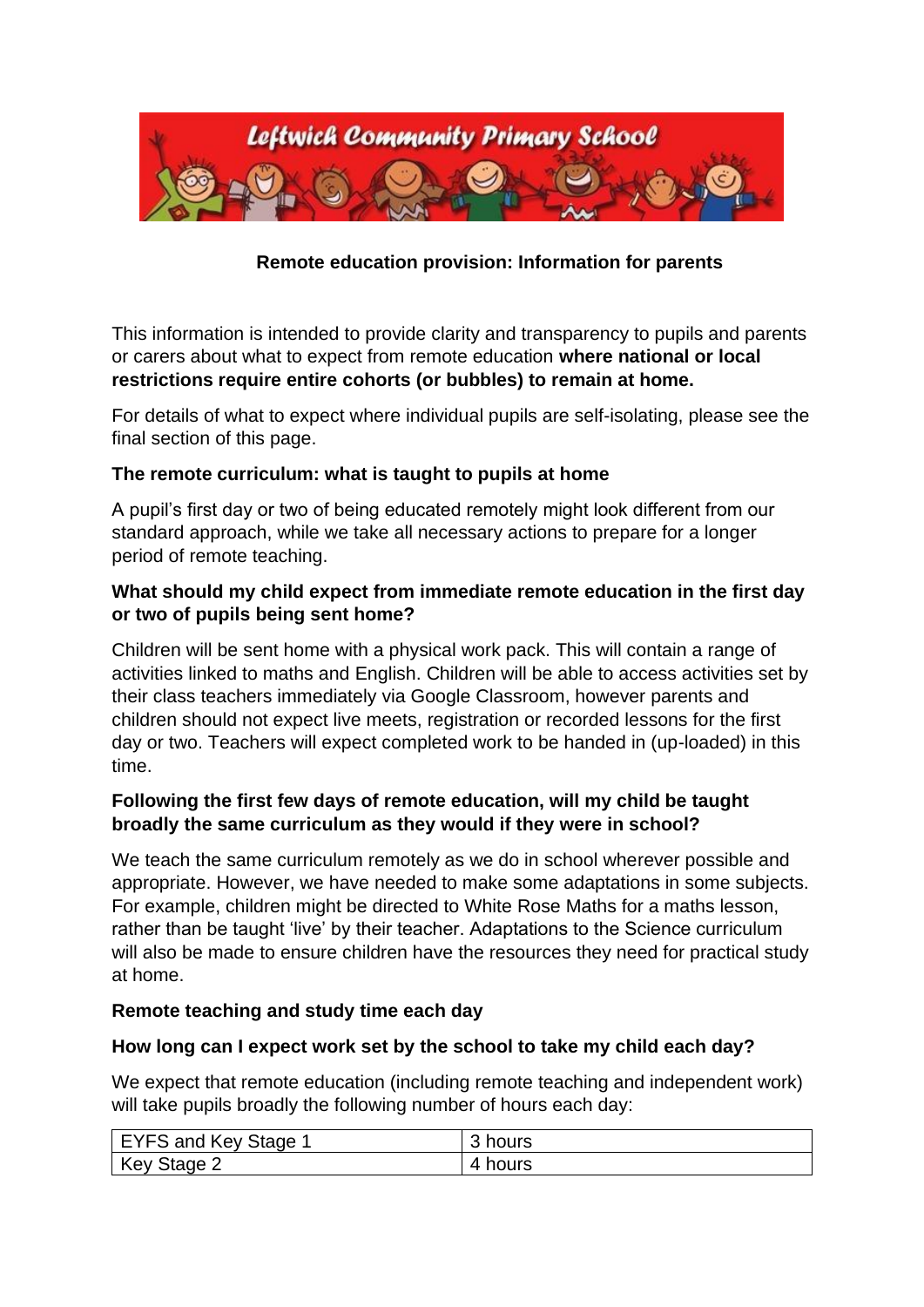### **Accessing remote education**

#### **How will my child access any online remote education you are providing?**

Children will access most of their remote education via Google Classroom. They may also be directed to White Rose Maths or YouTube education videos for Maths and Phonics. Links to Times Table Rockstars, Mathletics, Spellodrome and Readiwriter will also be on class pages.

#### **If my child does not have digital or online access at home, how will you support them to access remote education?**

We recognise that some pupils do not have suitable online access at home. We take the following approaches to support those pupils to access remote education:

- We will apply for unlimited mobile data for those parents who have limited data each month
- We have a small number of keyboards we can loan to families to enable them to access Google Classroom using gaming devices such as an Xbox and a Play Station.
- We have a small number of school laptops we can loan to families (some older devices we have converted to Chrome Books and some new devices we have received from the DfE)
- Every child has a physical work pack which should be used along with online learning.
- We use commercially available websites to support learning, such as White Rose, YouTube and Oxford Owl for resources, video clips and sequences.
- Teachers, teaching assistants, school leaders and admin staff are all available to support parents to access their learning and to trouble shoot any issues.
- Every Google Class page has a Tech Help section to guide children and parents.

### **Engagement and Feedback**

### **What are your expectations for my child's engagement and the support that we as parents and carers should provide at home?**

We expect all pupils to engage daily with remote learning. A daily timetable of activities is on each class page and work is dated to ensure progression of learning. We understand that many parents will be working at home, whilst also supporting their child's learning so we understand there is a need for school to be flexible. Children should complete their tasks in the correct order.

Every class has a daily meeting time. Each class's meeting time is different to ensure there are no clashes for siblings. We expect children to engage in these meetings at least three times a week. Teachers use this time to check children's well-being, to allow pupils to engage with one another, to answer questions related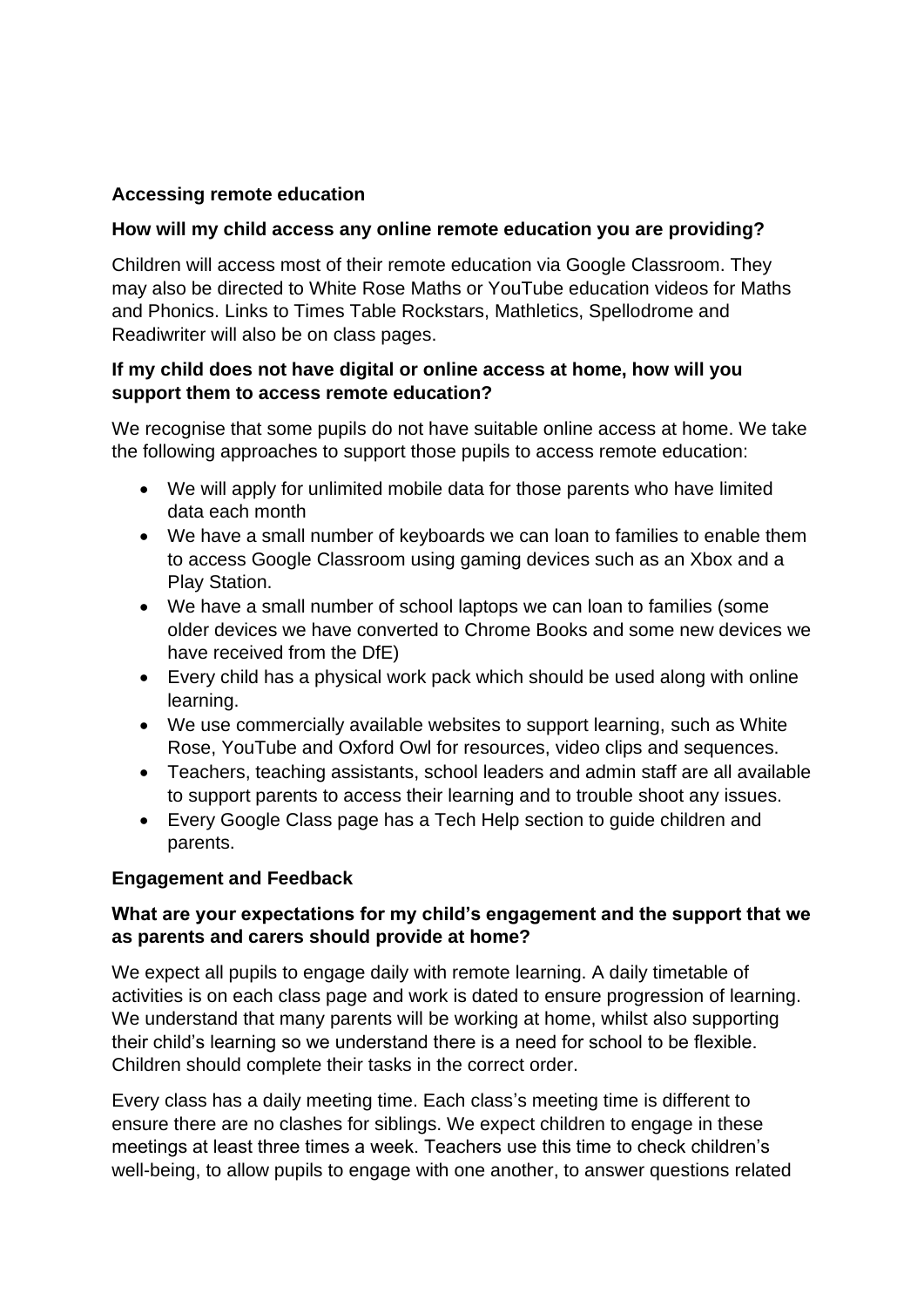to learning or address any misconceptions. Teachers may also use this time to give direct verbal feedback on learning.

A small number of children, who usually receive additional support in school or one to one tuition, will be expected to engage with one to one or small group live teaching sessions. For example, phonics intervention sessions.

There is advice for parents regarding setting daily routines to support your child's education on the school's website. Teachers will also offer advice to children and parents about routines and brain breaks.

## **How will you check whether my child is engaging with their work and how will I be informed if there are concerns?**

We will check children's engagement with remote education daily. The school keeps a tracking grid to log pupil engagement with remote learning. Those pupils who are not engaging are logged and contacted by a member of staff immediately. This might be your child's own class teacher or teaching assistant, another teacher, a senior leader or the family support worker. Parents and carers will be contacted via telephone or email and support will be offered where it is needed, in order to improve engagement.

# **How will you access my child's work and progress?**

Feedback can take many forms and may not always mean extensive written comments for individual children. For example, whole-class feedback or quizzes marked automatically via digital platforms are also valid and effective methods, amongst many others. Our approach to feeding back on pupil work is as follows:

- Individual feedback will be given on the majority of written work handed in.
- Verbal feedback will be given during one to one sessions and on live meets when appropriate.
- Older pupils may be given mark sheets to help them self-mark/ self-assess
- Sometimes a general comment may be used.

# **Additional support for pupils with particular needs.**

# **How will you work with me to help my child who needs additional support from adults at home to access remote education?**

We recognise that some pupils, for example some pupils with special educational needs and disabilities (SEND), may not be able to access remote education without support from adults at home. We acknowledge the difficulties this may place on families, and we will work with parents and carers to support those pupils in the following ways:

- Pupils who are considered vulnerable will be asked to attend school.
- Teachers will ensure that clear guidance and explanations for activities is given. Recorded 'voice overs' will be used to aid explanations for activities, as will video clips to model concepts and activities.